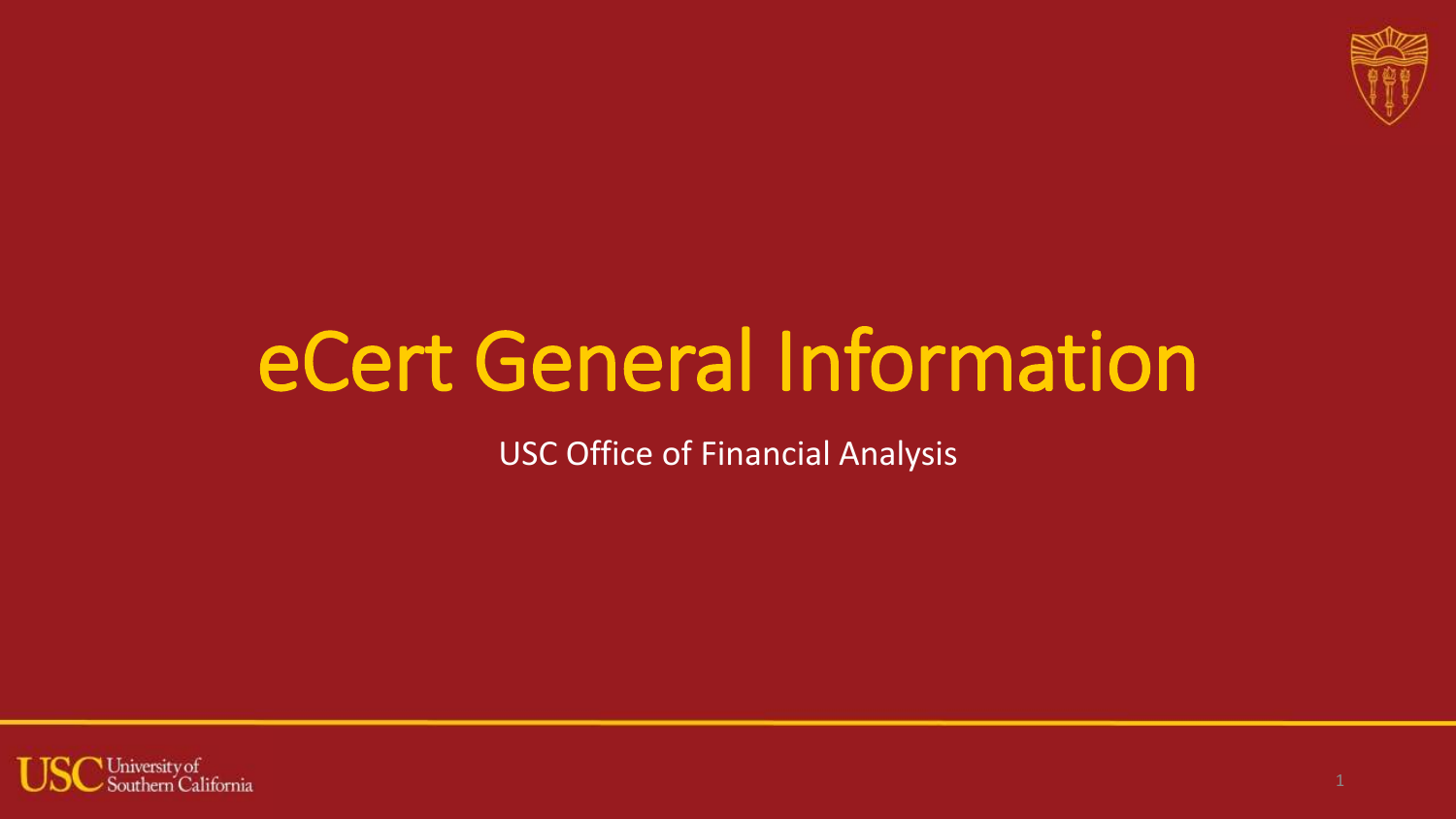

## What is effort certification?

- Way for government and other sponsors to verify salary charges
- After-the-fact confirmation of effort
- Demonstrates that salaries charged to sponsored projects or cost sharing reasonably reflect effort performed
- Required by USC policy and the federal government

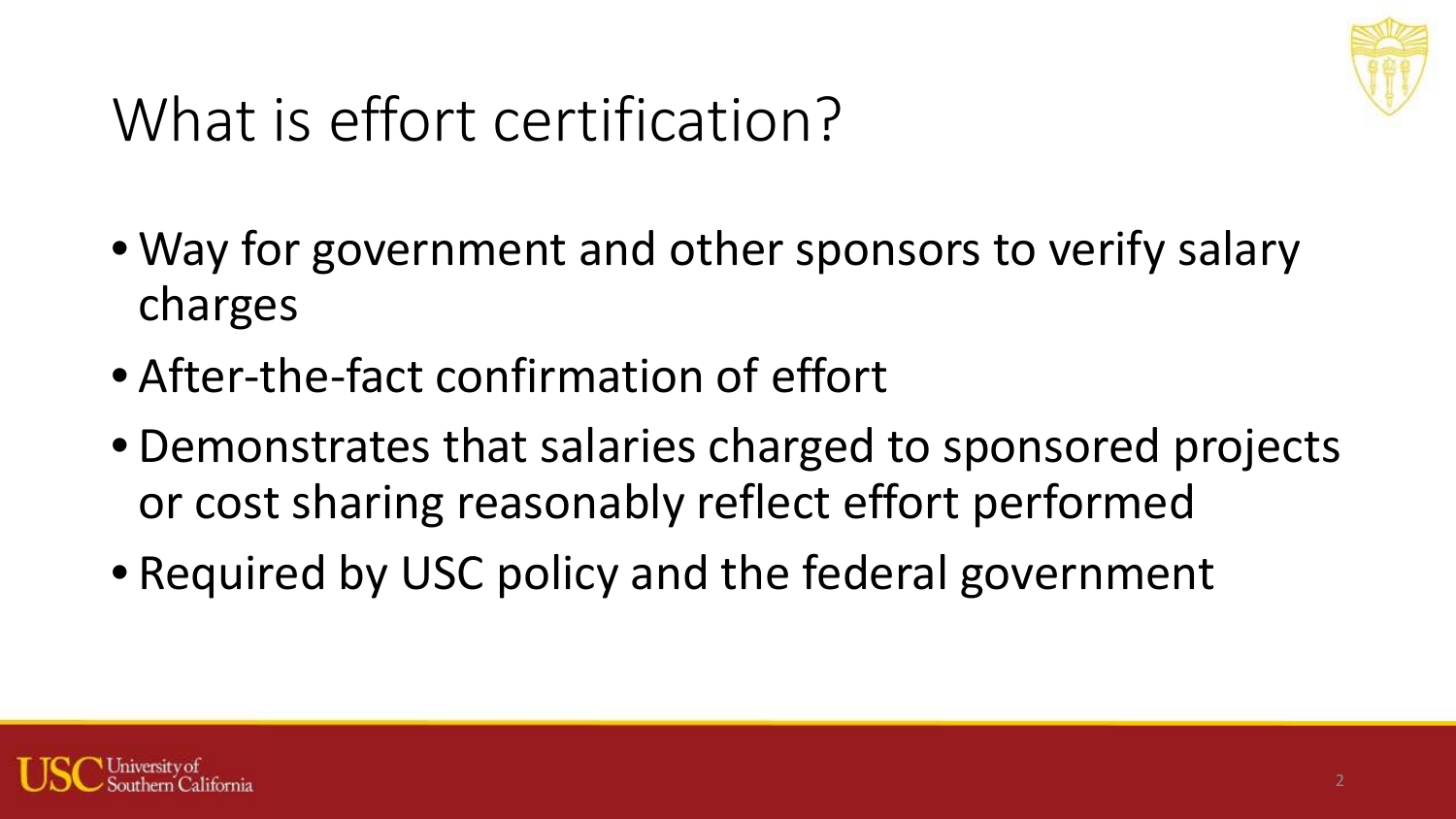

## Inaccurate certification may result in:

- financial penalties,
- expense disallowances,
- damage to USC's reputation, and
- damage to your own reputation

Late effort reports may result in a spending freeze on the accounts.

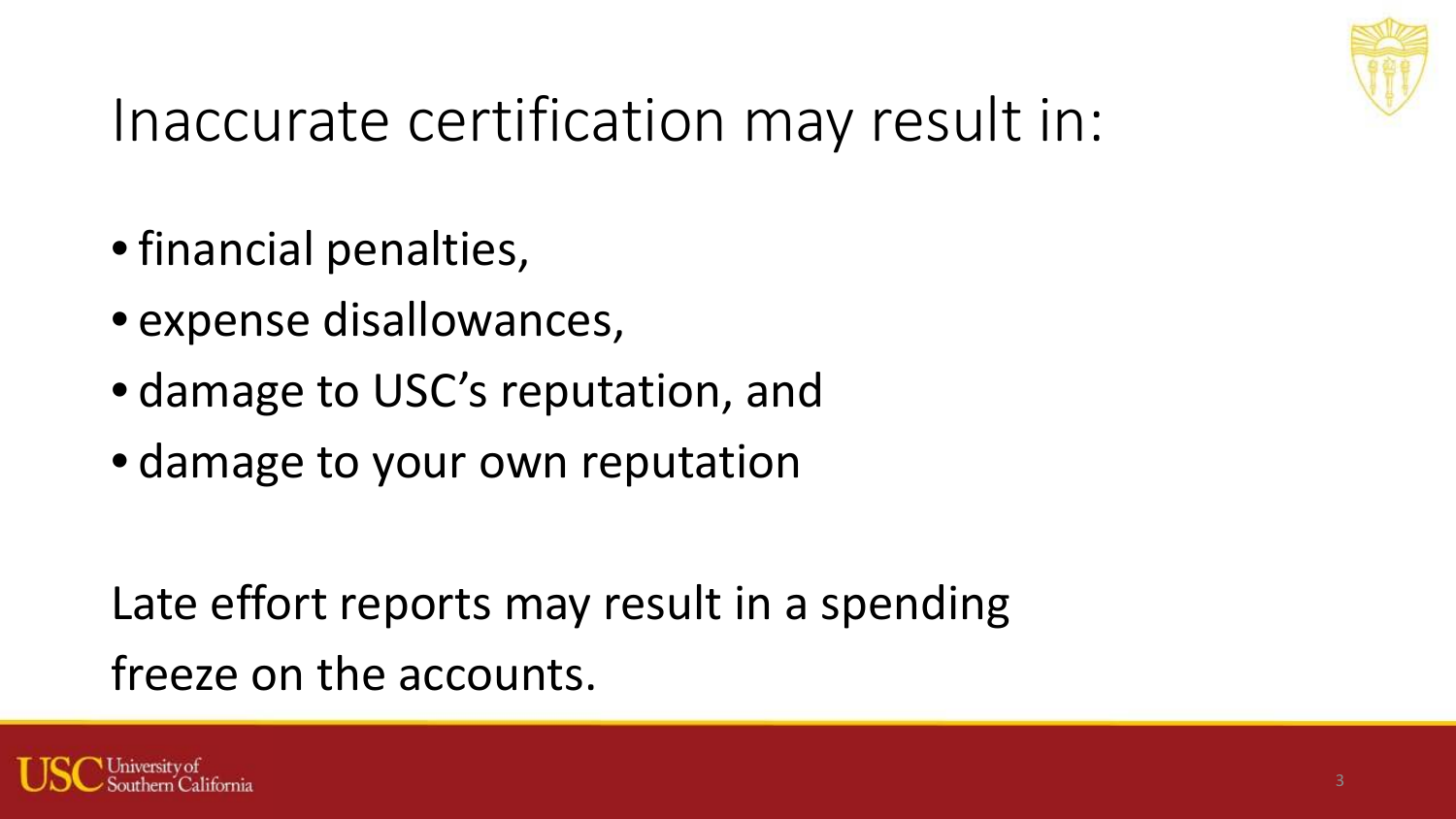

## eCert Objectives

- Facilitate compliance with OMB Circular A-21 [ 2 CFR, part 180] by certifying to percentage of effort, not just dollars paid
- Ensure timely certification
- Ability to monitor certification via reports, reminders, follow-up
- Reduce paperwork and streamline the process

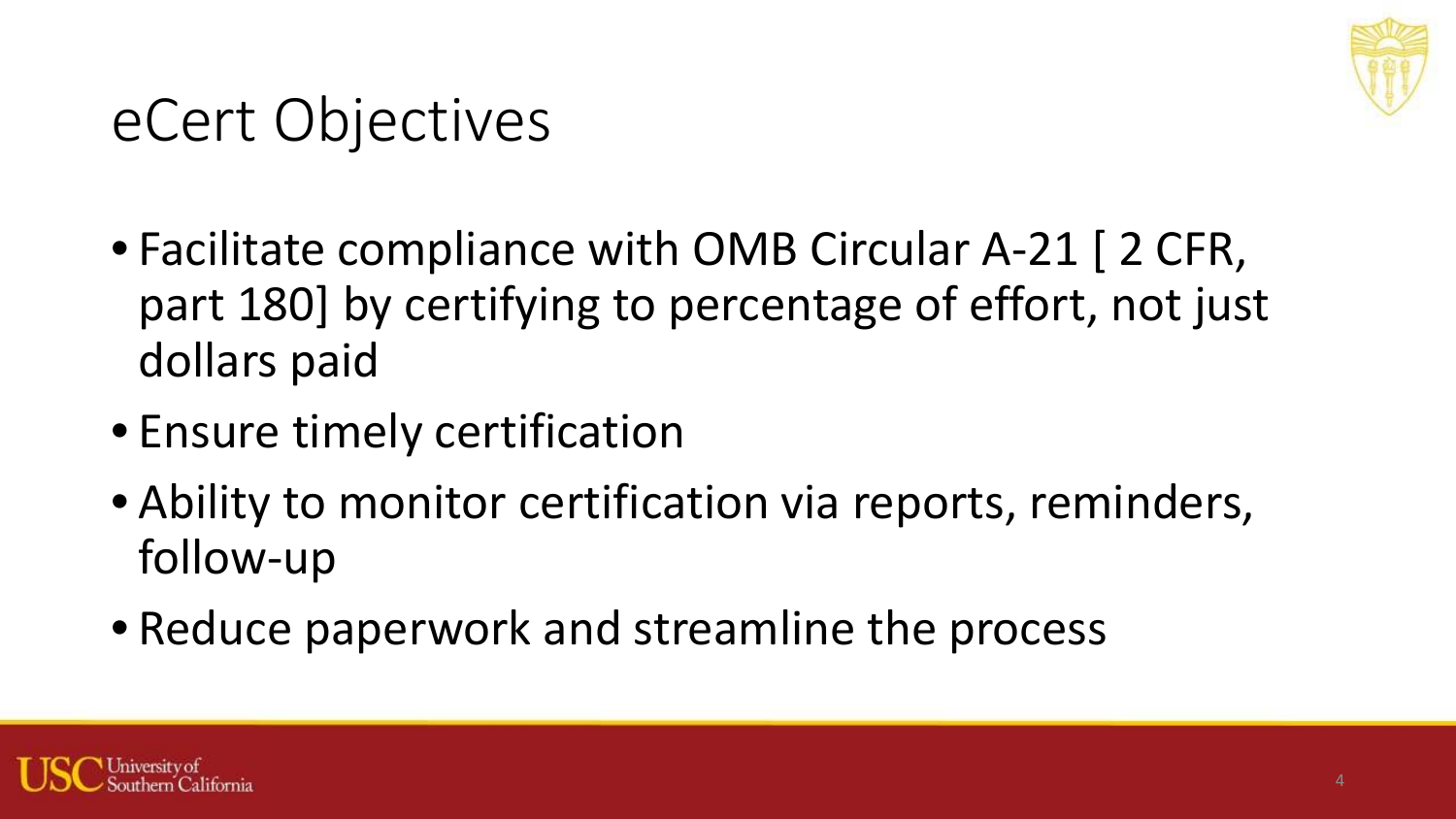

#### eCert User Roles

- Preparers prepare the effort certification documents for certifiers
- Certifiers certify effort certification documents
- Reviewers Assign preparers to certifiers. Run status reports for their organization codes

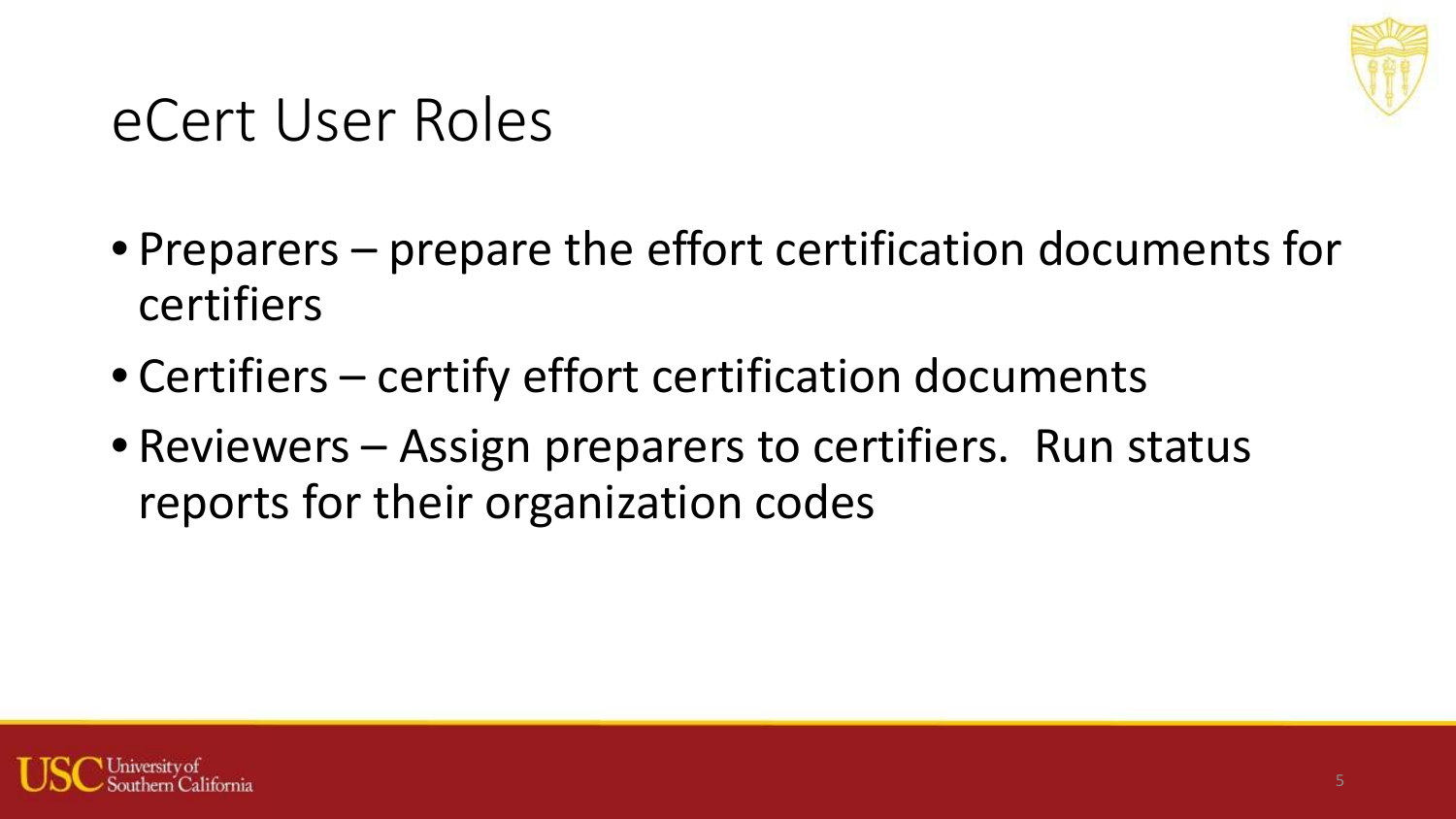

## Who will use eCert?

- Faculty will certify for themselves and their Research Assistants
- Exempt staff will certify for themselves
- Preparer assists certifiers
- Reviewer delegates Preparer(s), has access to summary reports for school, department, or unit activity

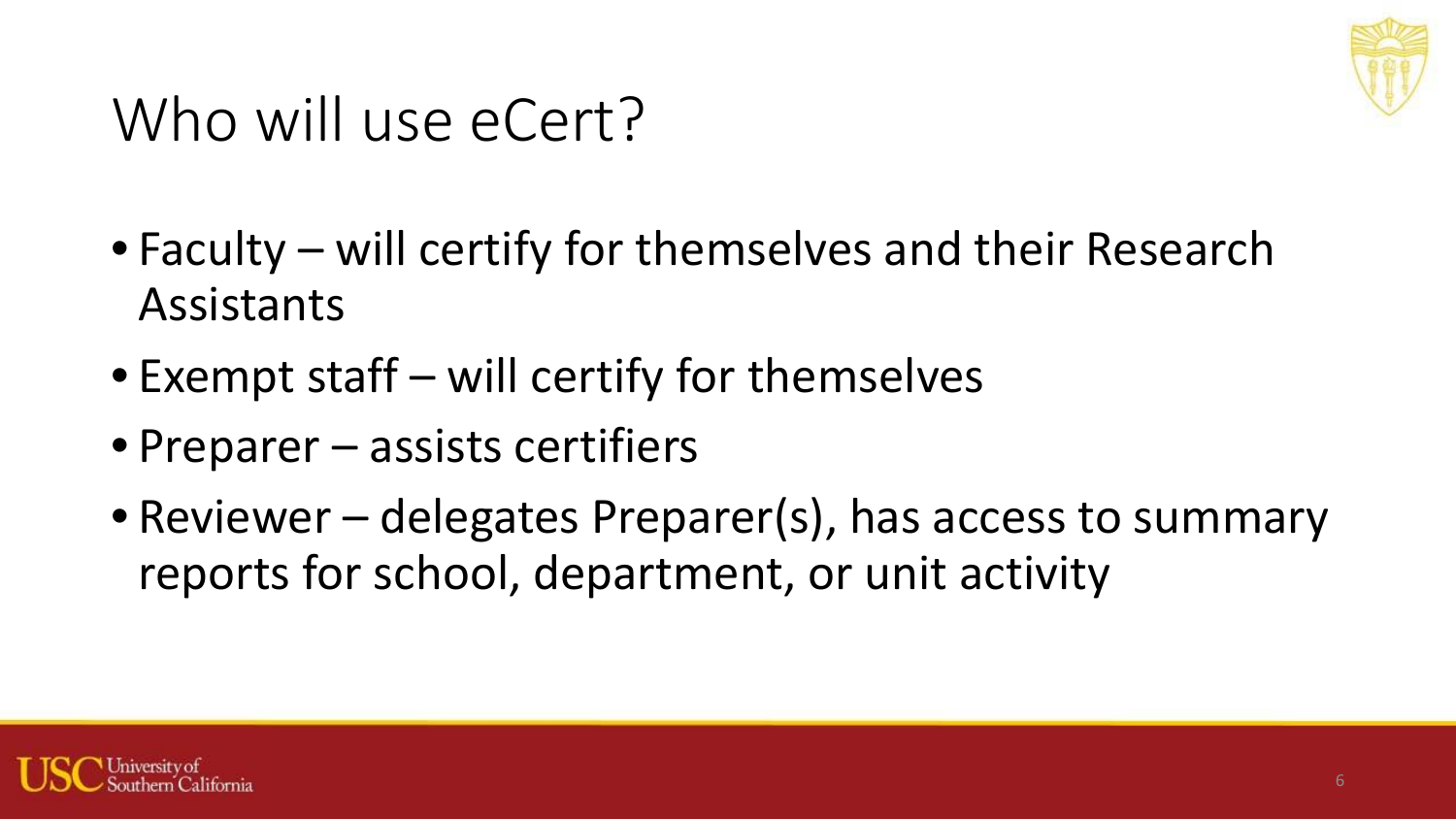

## Who certifies?

- Only users designated as certifiers will certify efforts
- Certifiers are required to have first-hand knowledge of the work being performed
- Certifiers must have "direct technical knowledge" of the work

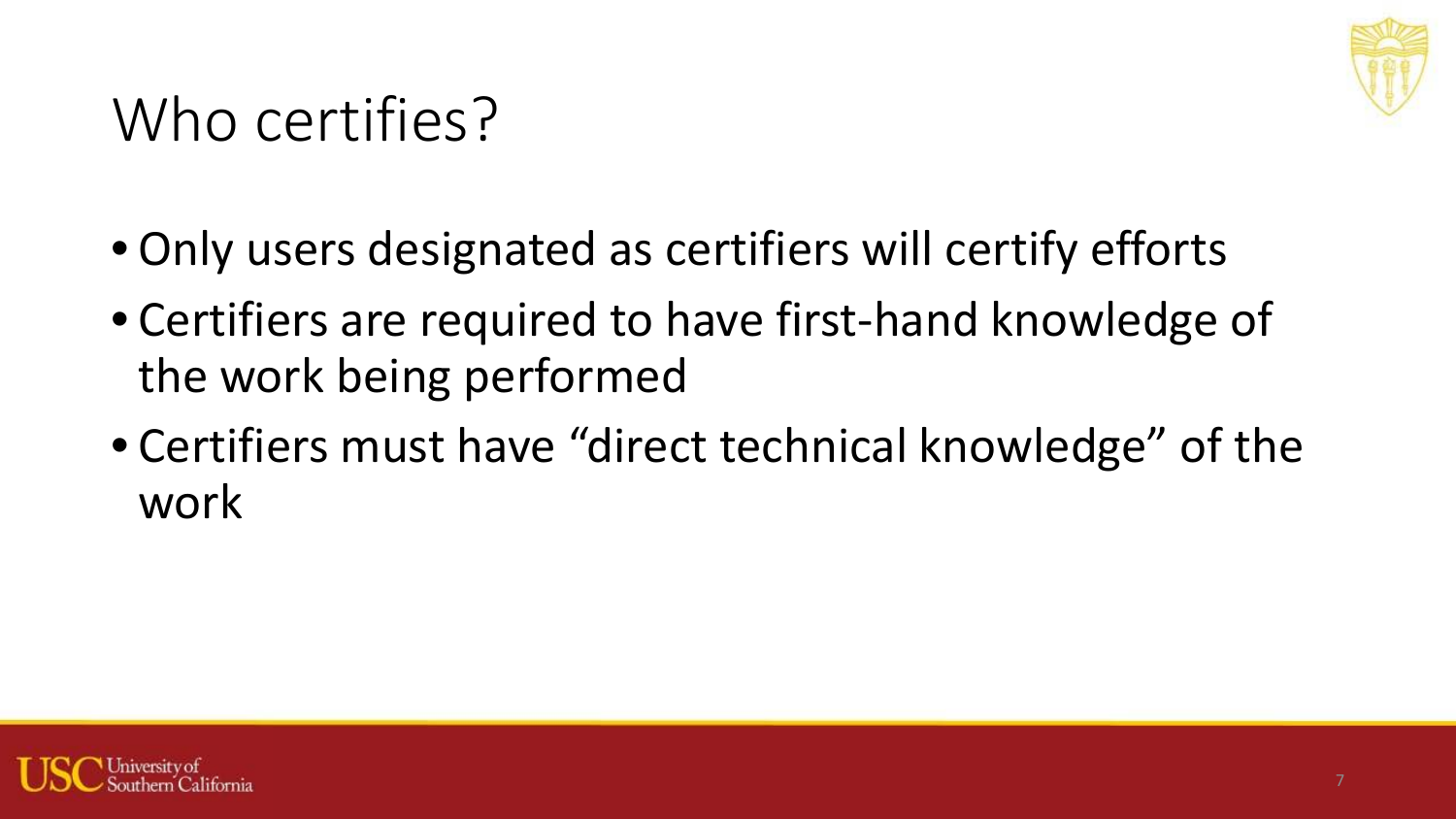

# When will they certify?

- Quarter Schedule 12 month faculty and exempt staff
	- For example, April June quarter will be certified in July
- Semester Schedule 9 month faculty and Research Assistants
- Average effort over the period is certified
- 30 day deadline from when period opens

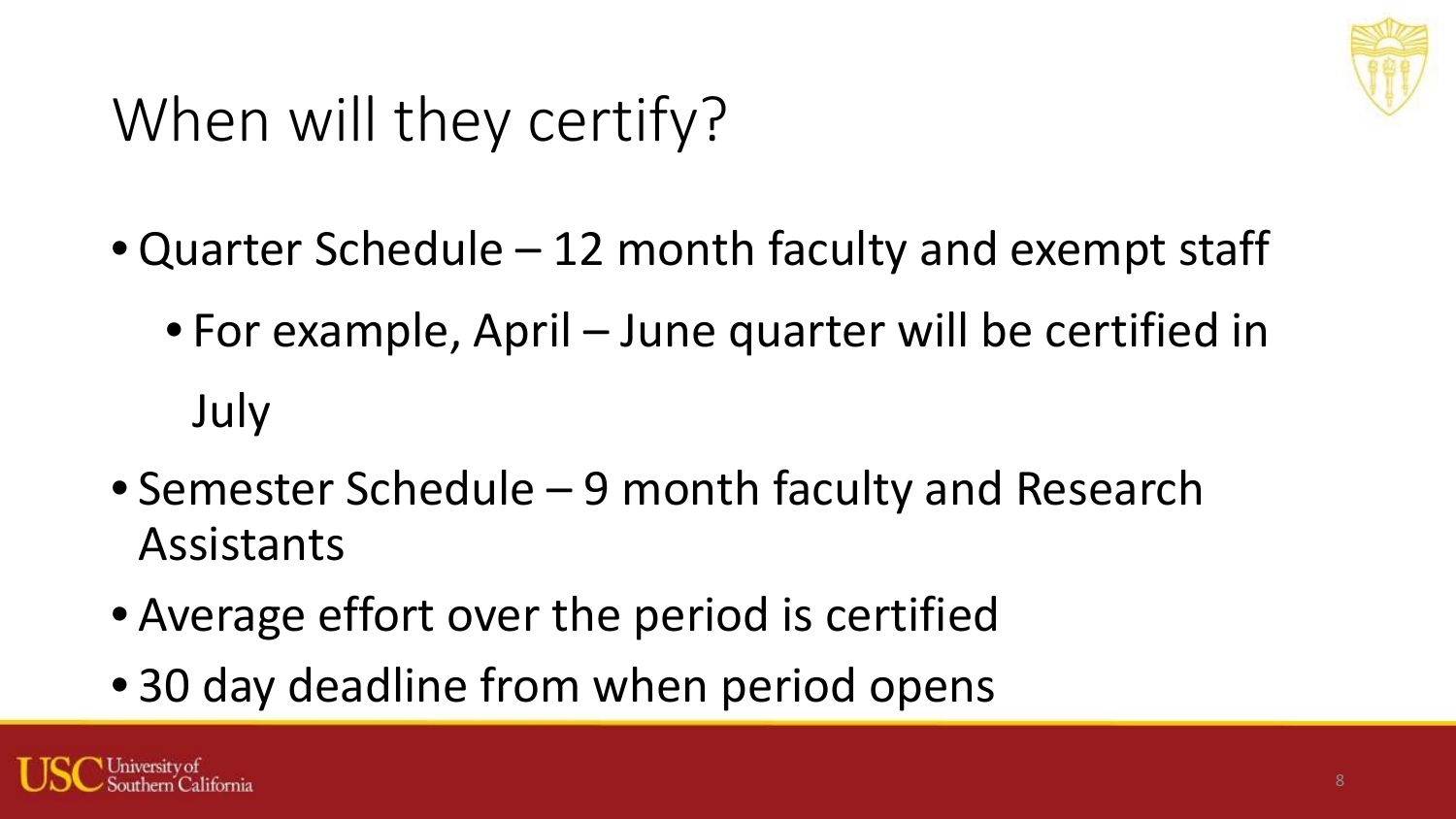

## eCert Workflow Timeline

- Certification period opens for Preparer
- Preparers make adjustments and comments
- Certification period opens for Certifiers
- Certifiers certify effort in eCert
- Payroll expense transfers processed to match payroll with effort

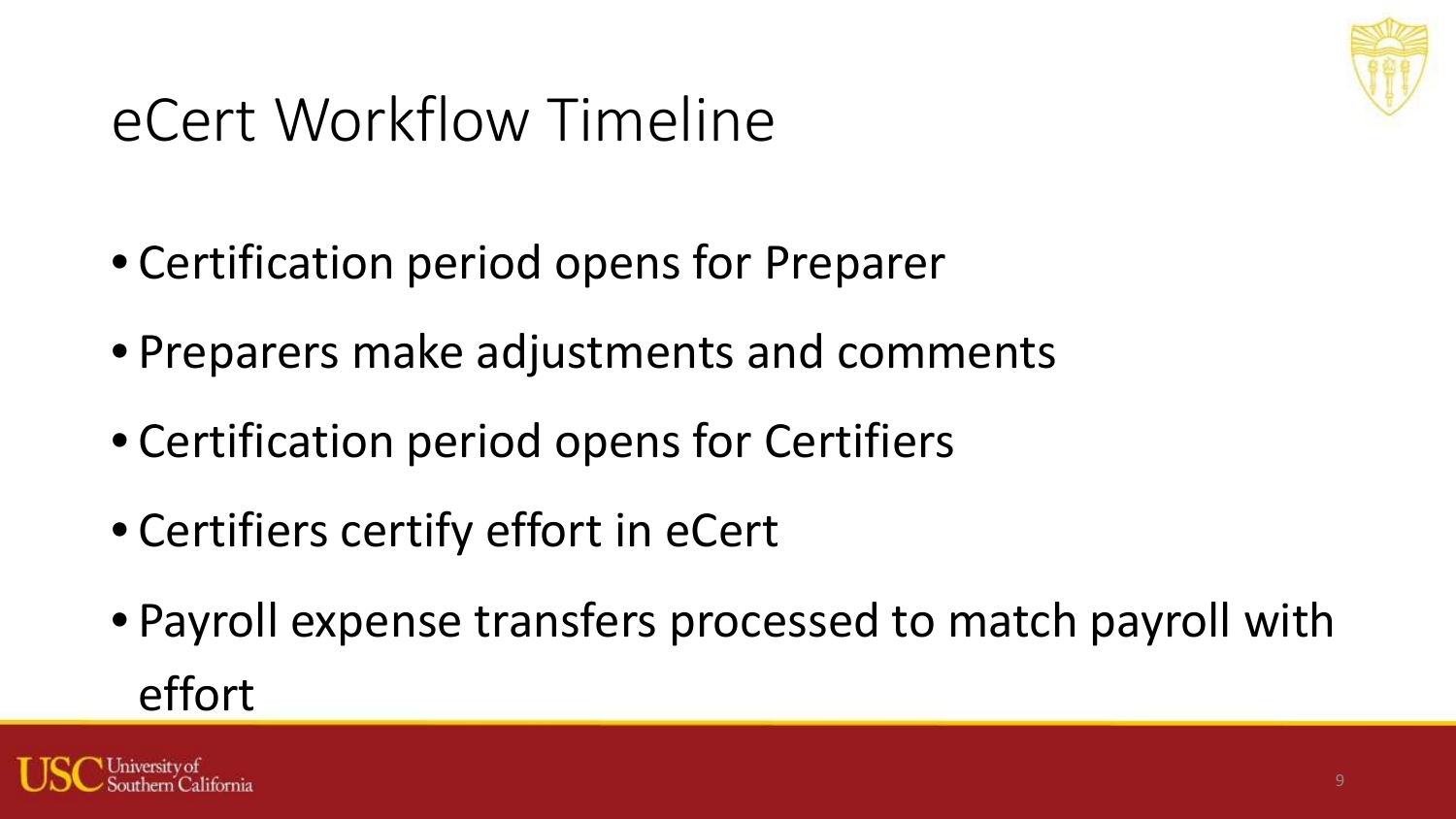

### Email Schedule

- Certifiers
	- $1<sup>st</sup>$  Email Period Open 30 days to certify
	- Reminder when 15 and 7 days left
- Preparers
	- $1<sup>st</sup>$  Email 7 days before period opens
	- $2^{nd}$  Email Period Open 30 days
	- 15 day and 7 day reminders
- Reviewers
	- Reminder with 7 days left

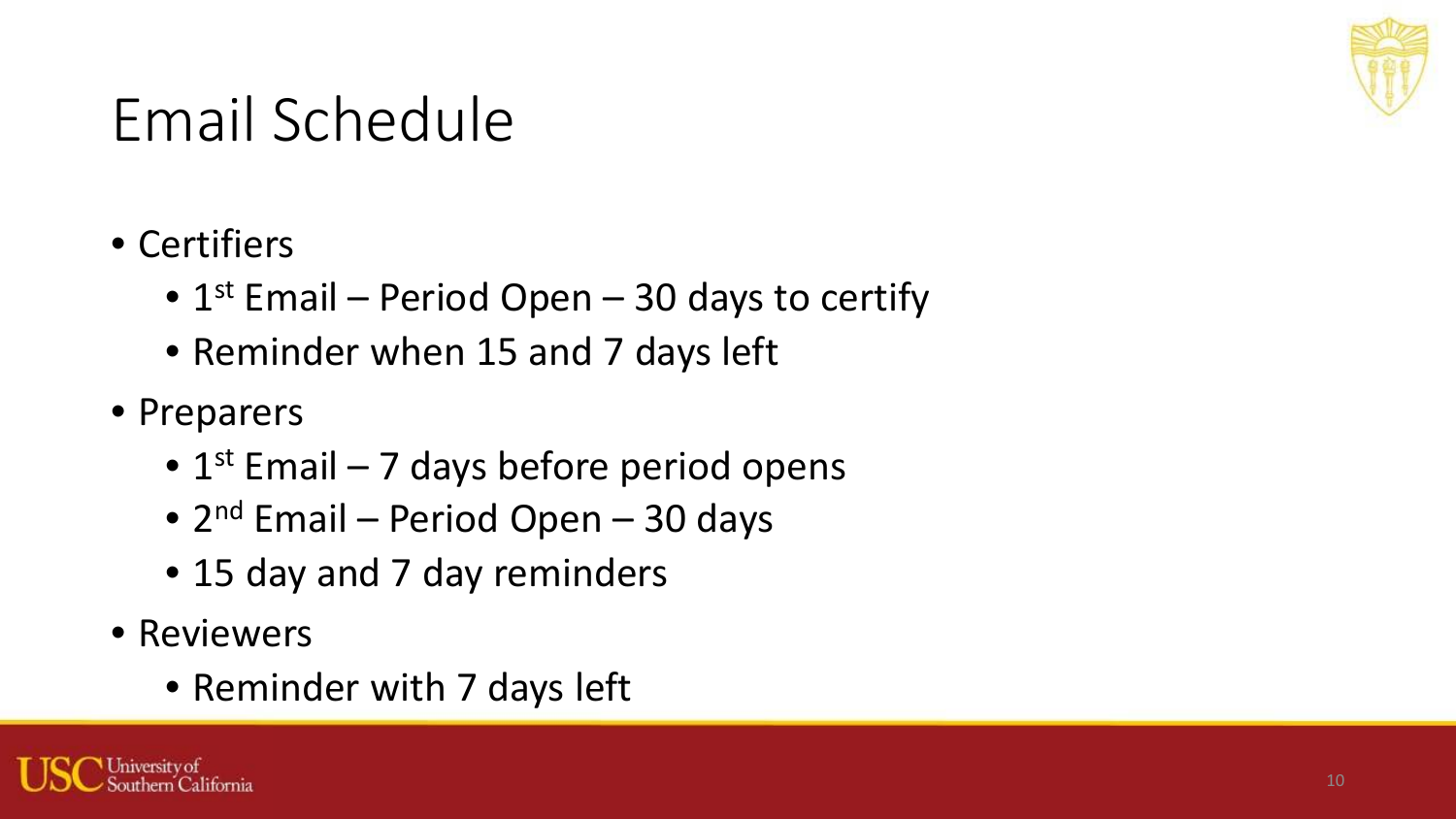

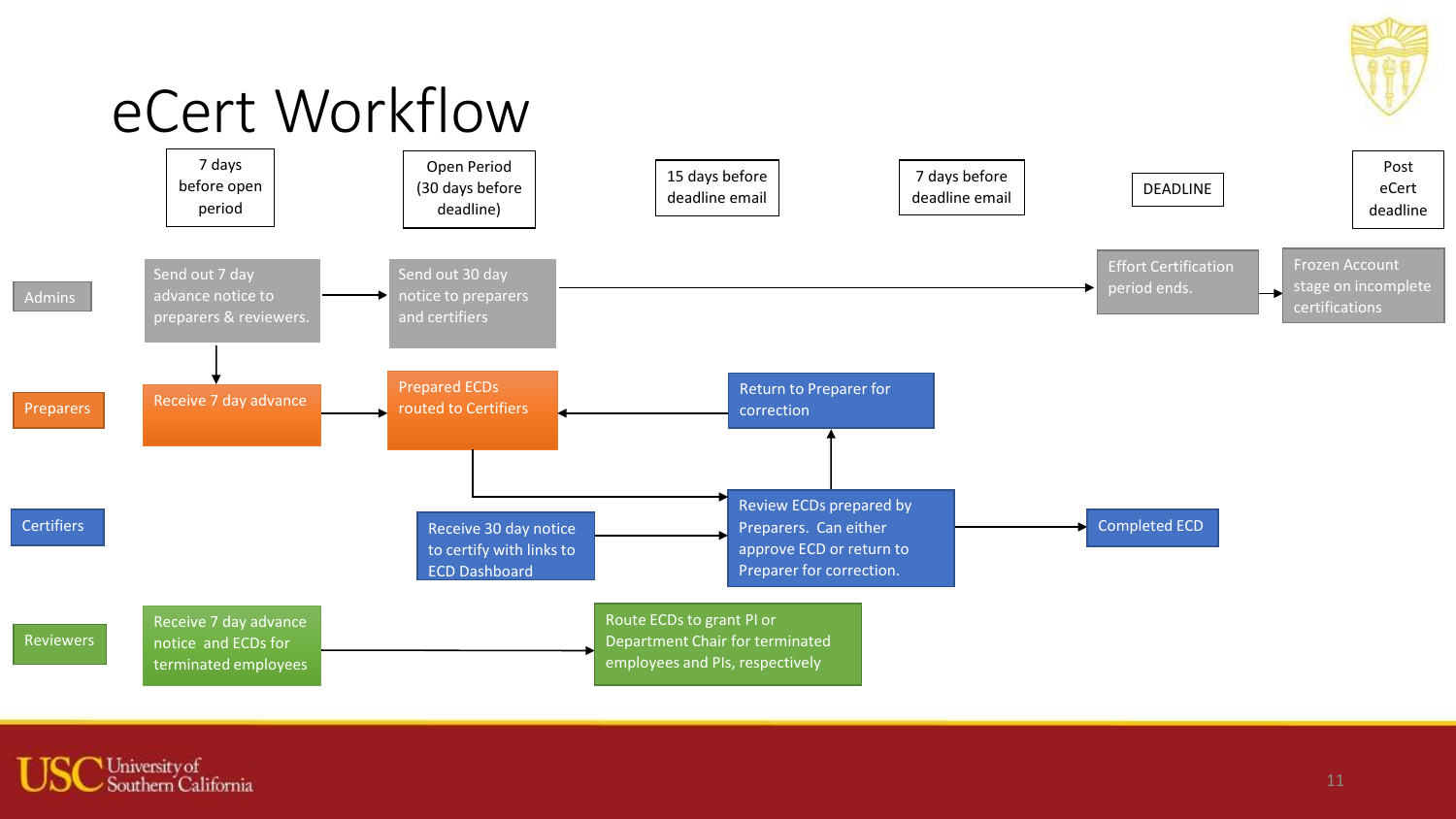

## What needs to be certified?

- Institutional Base Salary (IBS) paid from grants, contracts, or cost sharing
- IBS is defined in the Uniform Administrative Requirements, Cost Principles, and Audit Requirements for Federal Awards (12/26/2013) as: "The annual compensation paid by an IHE [Institution of higher education] for an individual's appointment, whether that individual's time is spent on research, instruction, administration, or other activities. IBS excludes any income that an individual earns outside of duties performed for the IHE."

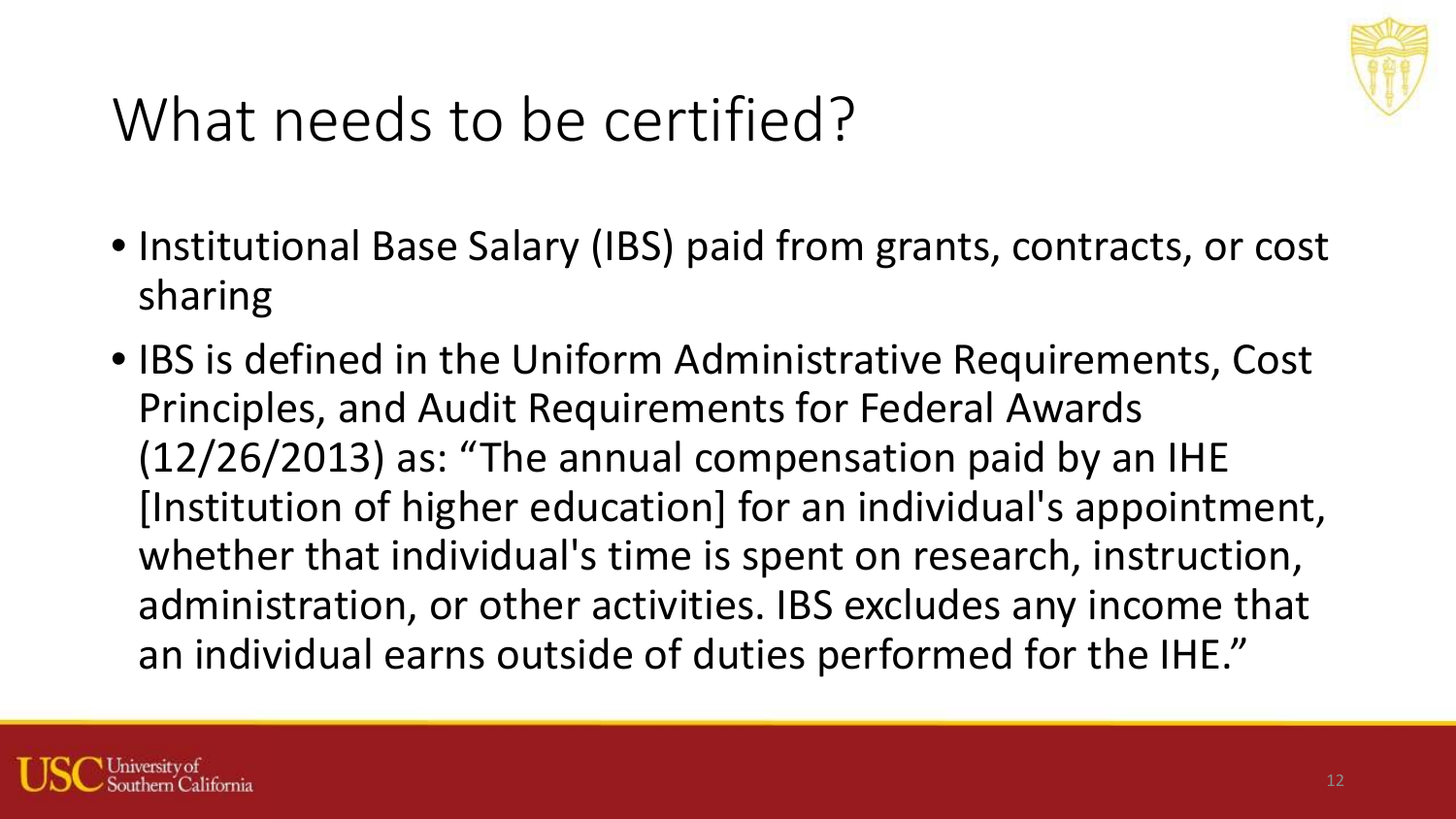

#### IBS Basic Principles

- IBS is the total guaranteed USC salary set in advance by the Provost
- IBS includes:
	- Core salary (formerly called "base salary")
	- Private Practice or clinical core salary (KSOM)
	- Supplemental Salary
		- Administrative stipends
		- Clinical and other supplements

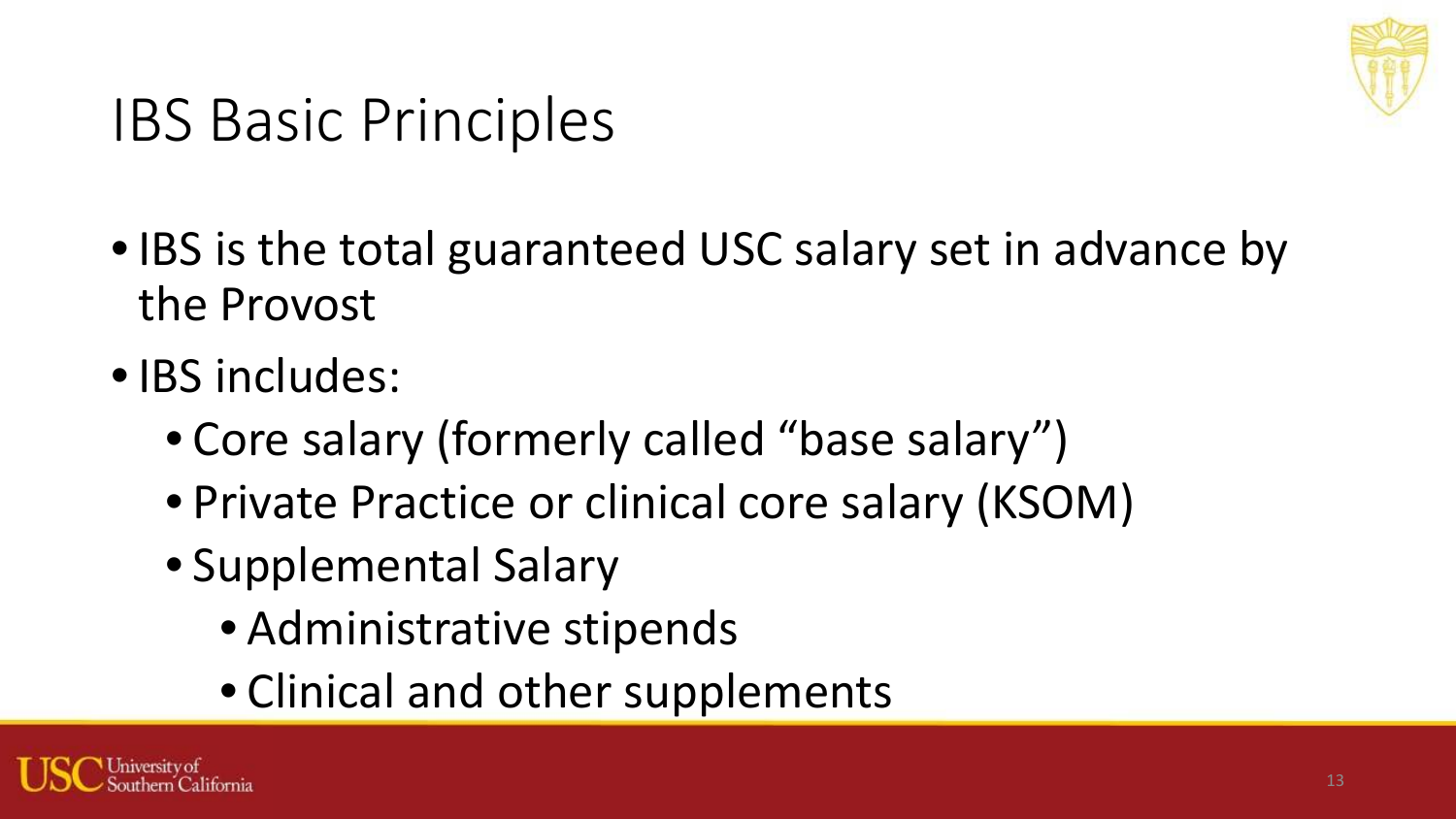

## IBS Basic Principles (cont.)

- IBS does not include:
	- Teaching overloads
	- Housing subsidies
	- Outside consulting income
	- Education loan repayments
	- Clinical incentives or bonuses (KSOM)
	- Direct pay from LAC+USC Medical Center or Children's Hospital Medical Group

\*for a full list refer to guidance

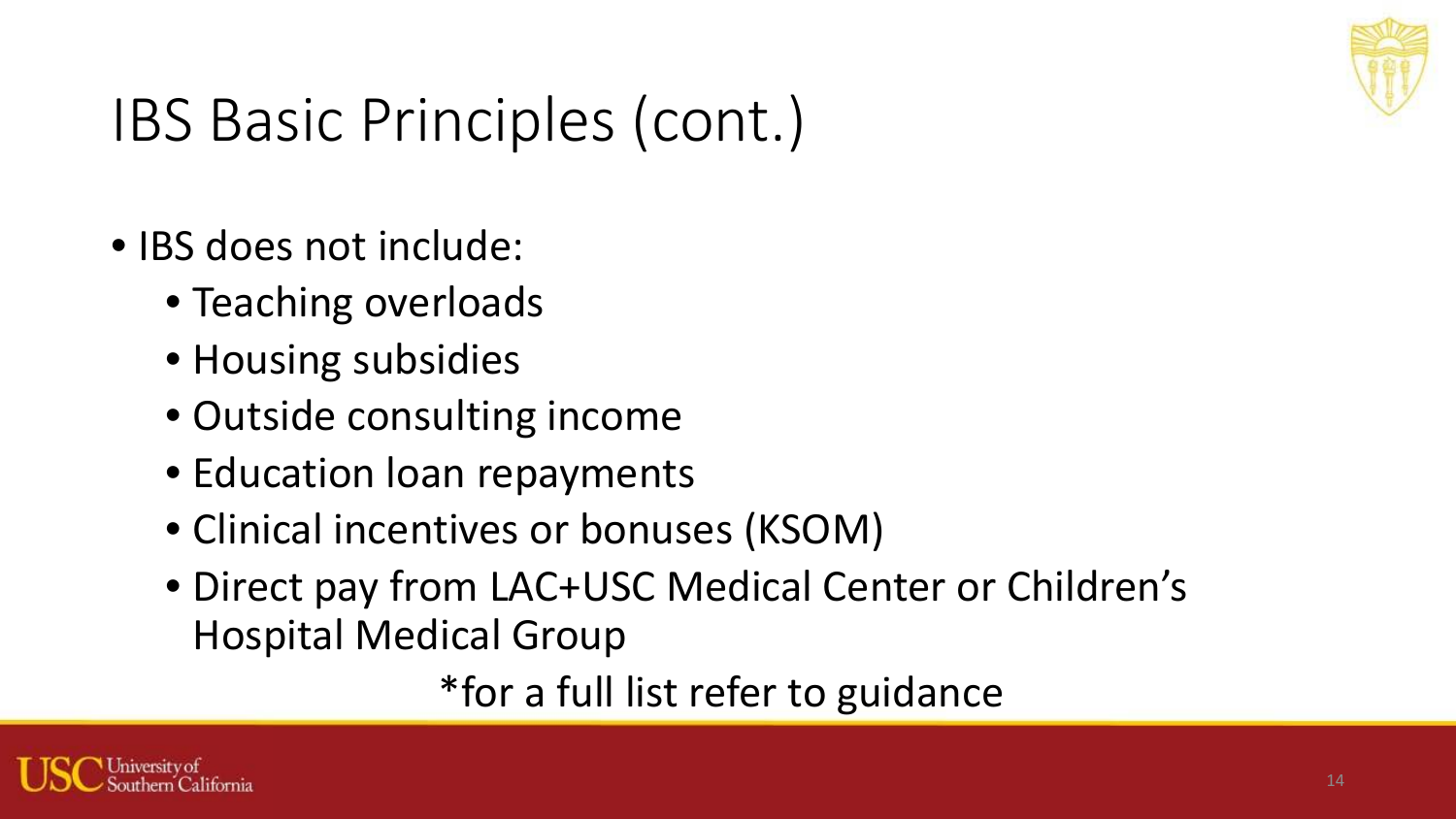

#### How is IBS used?

- IBS is used for proposing, budgeting, and charging effort on grants and contracts
- For example, if a PI proposes to spend 10% of his or her effort on the project, 10% of his or her IBS should be budgeted and charged [except in the case of cost-sharing or the PI is paid over the NIH salary cap]

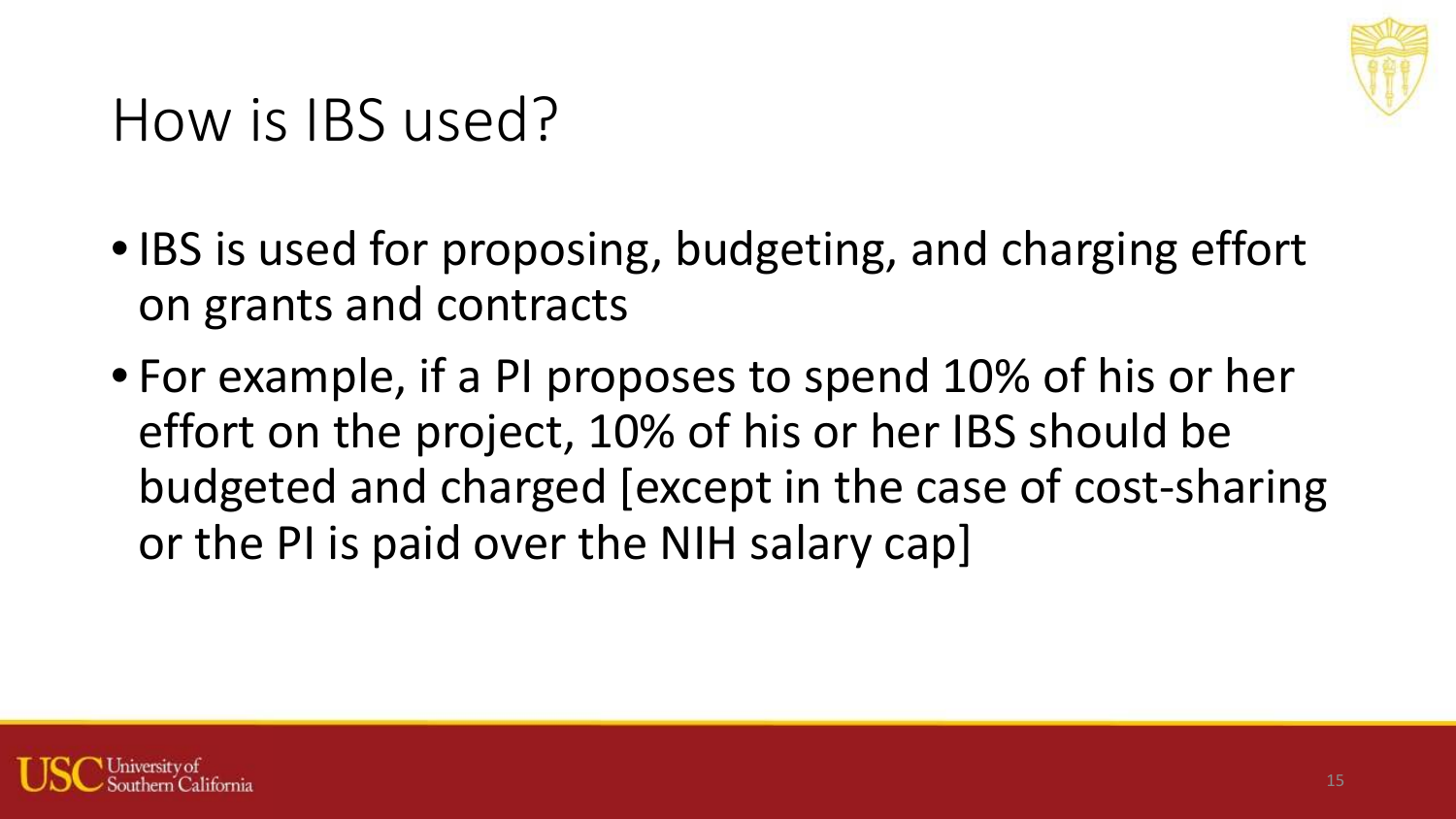

## IBS Example

- 12 month faculty PI Trojan makes \$120,000 a year
- IBS for each quarter = \$30,000
- Paid \$1,000 per month from NIH grant
- Paid \$3,000 for quarter from NIH grant
- % of effort per payroll for quarter = 10% (\$3,000 divided by \$30,000)

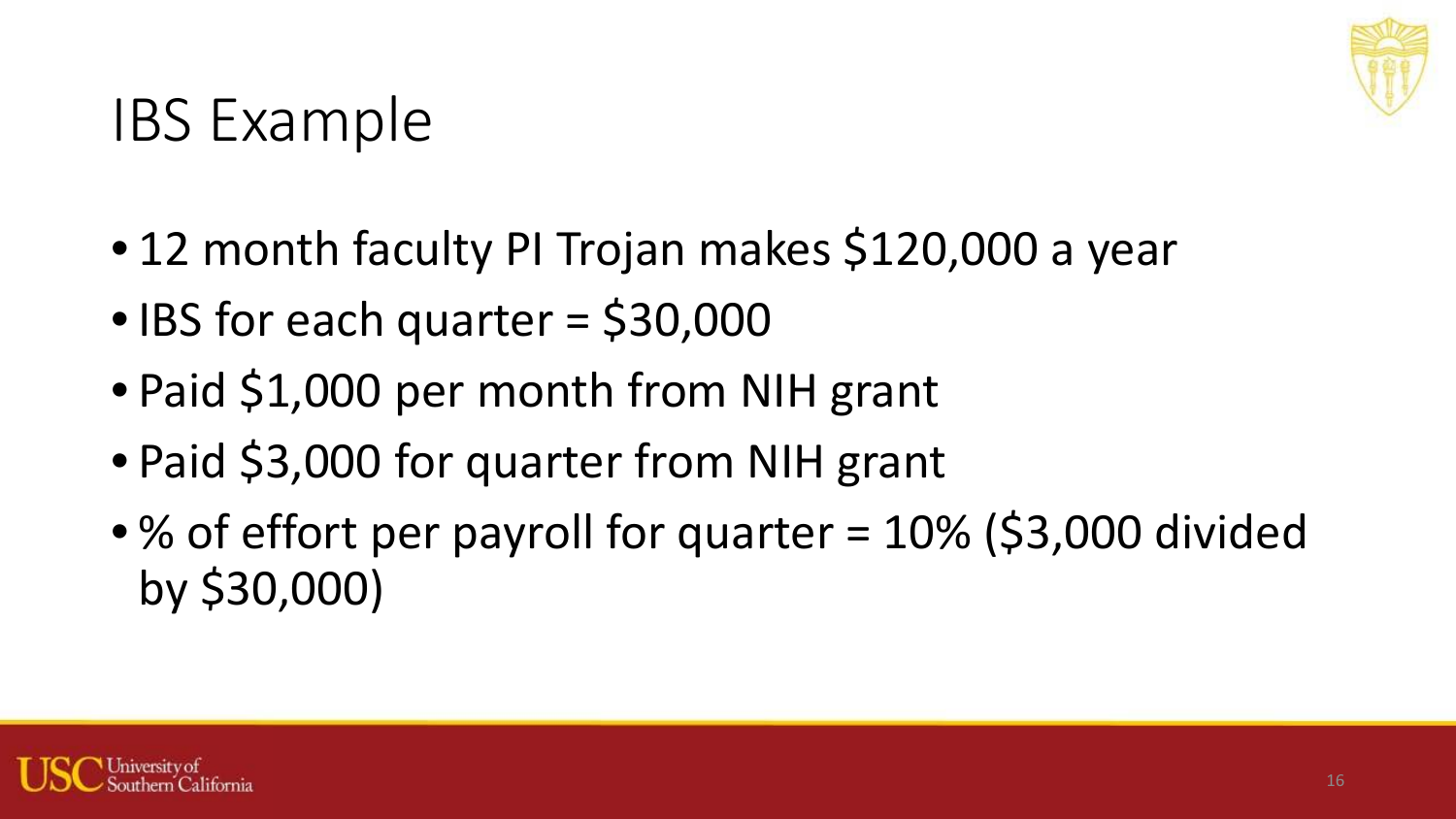

## How much effort do I certify?

- Effort is NOT calculated based on a 40 hour week, it is based on 100% of USC effort
- Faculty, exempt staff, and RAs certify to 100%
- Average effort over the period is certified

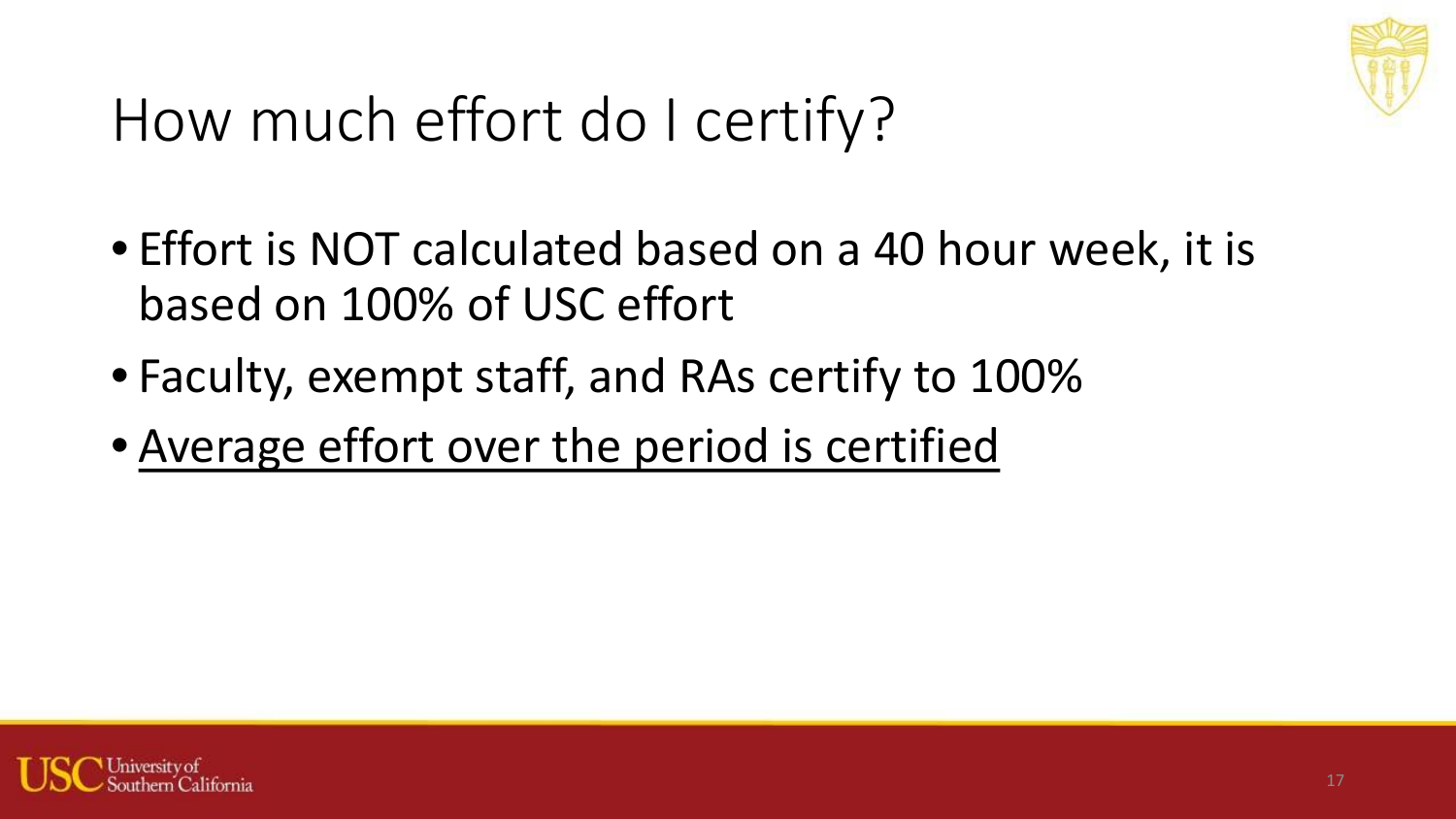

## Salary over the NIH Cap

- PI paid over the cap performing 10% effort may charge up to 10% of the NIH cap
- Example: PI with \$250,000 salary performs 10% effort on an NIH grant
- They can charge \$18,150 to the NIH grant (assuming the 2012 cap of \$181,500
- Salary over the NIH salary cap must be charged to an unrestricted account (\$25,000 less \$18,150)

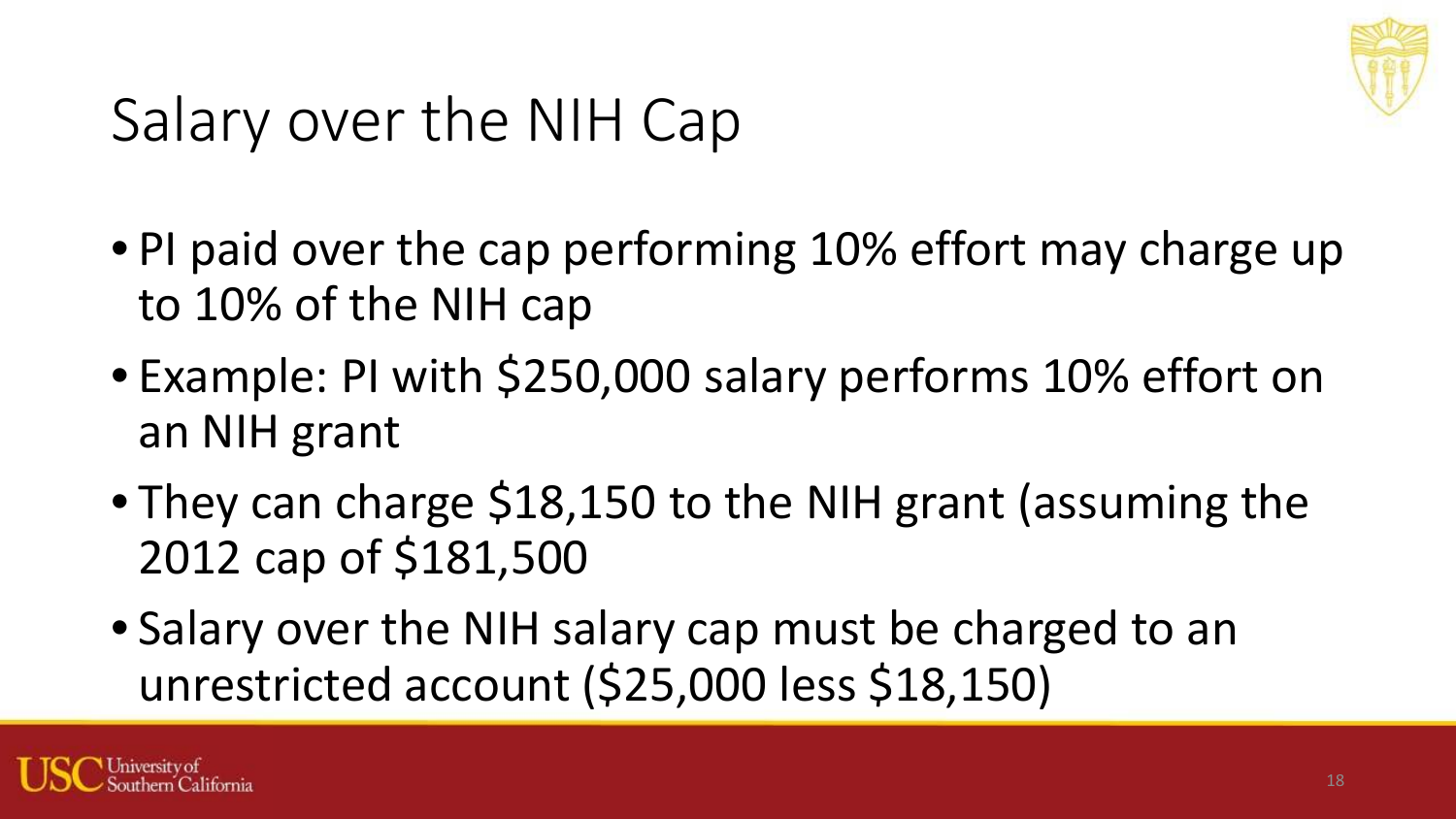

#### Next Steps

- Certifications will appear on Certification Summary report for review by Preparer and Reviewer
- Payroll does not have to match effort at time of certification
- Effort changes require a payroll expense transfer so payroll matches effort performed